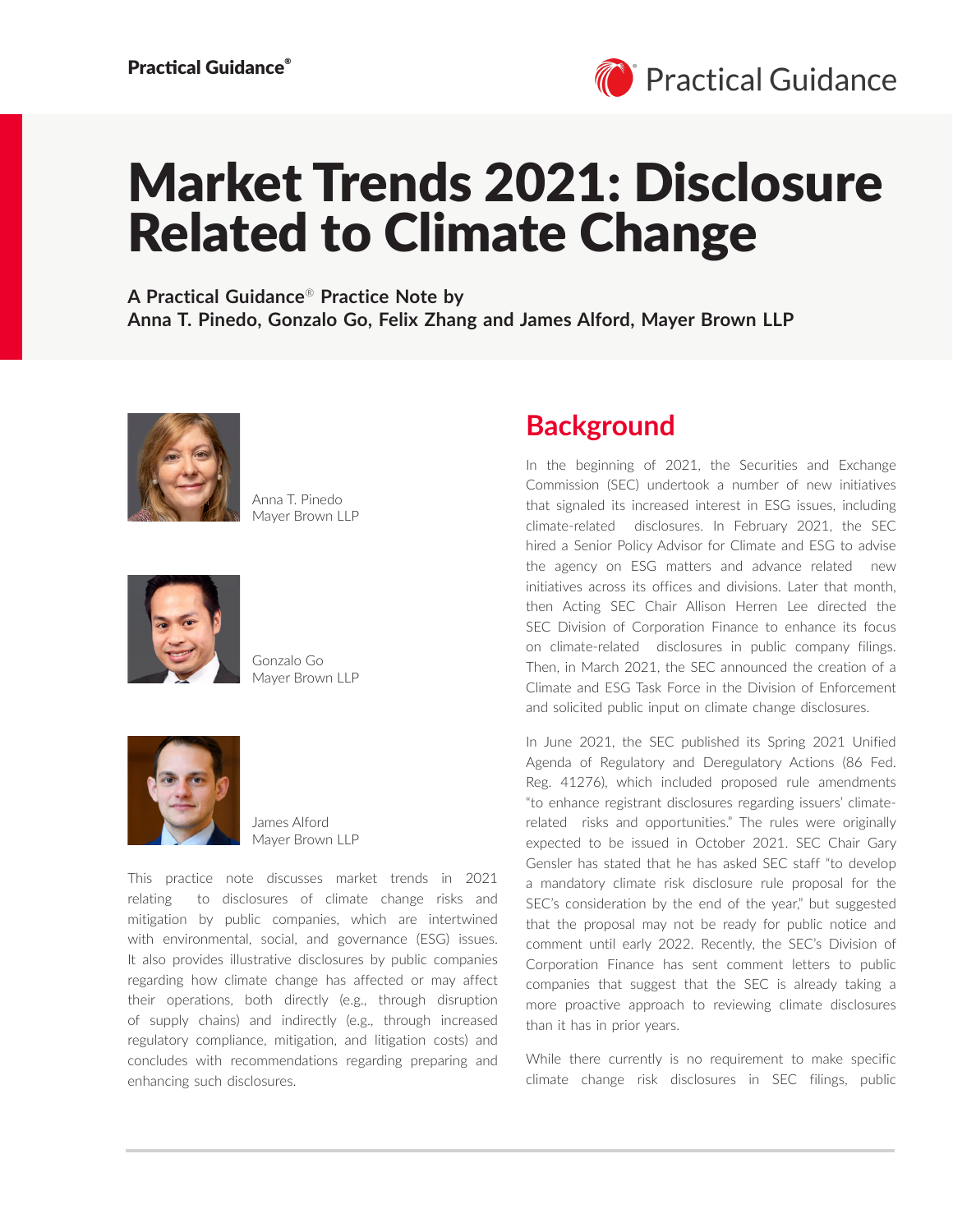companies have frequently and voluntarily included in their public filings some disclosures relating to climate change, in part driven by the increased attention that investors place on greater transparency with respect to such disclosures. Several major institutional investors have expressed an intention to increasingly engage their portfolio companies on disclosing and managing climaterelated business risks, particularly those in carbonintensive sectors. For example, BlackRock, currently the largest money manager in the United States, reported in its [2021 Stewardship Expectations](https://www.blackrock.com/corporate/literature/publication/our-2021-stewardship-expectations.pdf) that it had put 191 of its 440 carbon-intensive portfolio companies "on watch" in the previous year, which meant that BlackRock would vote against the incumbent directors of those companies "unless they demonstrate significant progress on the management and reporting of climate-related risk." In June 2021, it was [reported](https://www.cdp.net/en/articles/media/a-record-168-investors-with-us17-trillion-of-assets-urge-1300-firms-to-disclose-environmental-data) that 168 global asset managers and financial institutions managing more than \$17 trillion in assets had pledged their support for the Carbon Disclosure Project, a nonprofit organization campaigning for the world's largest public companies to disclose environmental data. According to ISS Governance, during the 2021 proxy season, [a](https://www.issgovernance.com/file/publications/iss-2021-us-proxy-season-climate-related-voting-trends.pdf) [total of 84 climate-related shareholder proposals were](https://www.issgovernance.com/file/publications/iss-2021-us-proxy-season-climate-related-voting-trends.pdf)  [submitted](https://www.issgovernance.com/file/publications/iss-2021-us-proxy-season-climate-related-voting-trends.pdf) (compared to 77 proposals submitted during the prior proxy season), demanding, among other things, that (1) companies take actions toward specific environmental goals, (2) increase climate change-related reporting, (3) reduce emission of greenhouse gases generally, (4) disclose lobbying efforts related to climate regulation, or (5) allow shareholders to vote on companies' plans to mitigate climate risks. Furthermore, ISS Governance reported that median support of such proposals by shareholders was 48.9% during the 2021 season, compared to 37.6% during the prior proxy season.

In June 2021, the U.S. House of Representatives narrowly passed H.R. 1187, the Corporate Governance Improvement and Investor Protection Act, a series of bills containing proposed amendments to the Securities Exchange Act of 1934, as amended (Exchange Act). If enacted into law, H.R. 1187 would, among other things, require the SEC to begin the rulemaking process to define standards for ESG disclosures, including climate risk information. In particular, the Climate Risk Disclosure Act (CRDA) contained within H.R. 1187 would require each public company to file an annual report disclosing the financial risks posed to the company by climate change and efforts by management to identify and mitigate such risks. Specific disclosures that would be mandated by the CRDA include (1) the company's direct and indirect greenhouse gas emissions, (2) the amount of fossil fuel-related assets owned or managed by the company, (3) how the company's valuation would be affected if climate change continues at its current pace, and (4) total costs attributable to the company's greenhouse gas emissions.

Although H.R. 1187 has yet to be passed by the Senate (and may not be), the SEC may undertake rulemaking of its own accord requiring additional climate change disclosures. In response to investors' increased interest in climaterelated issues, Acting SEC Chair Allison Herren Lee stated on March 15, 2021, that the SEC has directed its staff "to evaluate our disclosure rules with an eye toward facilitating the disclosure of consistent, comparable and reliable information on climate change." And, as noted above, the SEC has solicited and received over 5,800 public comments since March 2021 on its existing climate change disclosure rules and guidance.

These recent developments are part of the SEC long-term focus on climate change-related disclosures. On February 8, 2010, the SEC released interpretive guidance on how existing disclosure requirements relate to climate change. See Commission Guidance Regarding Disclosure Related to Climate Change, Release Nos. 33-9106; 34-61469; FR-82 (February 8, 2010) (2010 SEC LEXIS 360). In that release, the SEC identified a number of climate-related occurrences that may trigger disclosure. For example, legislative and regulatory developments could affect a company's financial and operating decisions or result in changed prices for its services. In addition, the physical effects of climate change may interrupt a company's supply and distribution chains, impact its physical assets, or decrease demand for its products.

The Staff of the SEC's Division of Corporation Finance (Staff) has issued a [Sample Letter to Companies Regarding](https://www.sec.gov/corpfin/sample-letter-climate-change-disclosures)  [Climate](https://www.sec.gov/corpfin/sample-letter-climate-change-disclosures) [Change](https://www.sec.gov/corpfin/sample-letter-climate-change-disclosures) [Disclosures,](https://www.sec.gov/corpfin/sample-letter-climate-change-disclosures) updated in September 2021, that provides sample comments that the Staff would issue to companies regarding their climate-related disclosure, following a review of a company's filings made under the Securities Act of 1933, as amended and the Exchange Act.

Although the SEC has clearly identified climate risk disclosure as a top priority, its rulemaking efforts have been delayed. In the face of opposition from corporate lobbyists and some lawmakers, the SEC has devoted considerable time and effort to gathering data to substantiate that these disclosures are material to investment decisions. SEC Chairman Gary Gensler recently reaffirmed his intention to implement new regulations, noting that investors look for "consistent, comparable, and decision-useful disclosures" when evaluating companies' climate risks.

While H.R. 1187 does not identify specific sections of public filings where climate-related disclosures would be required, there are three main areas where companies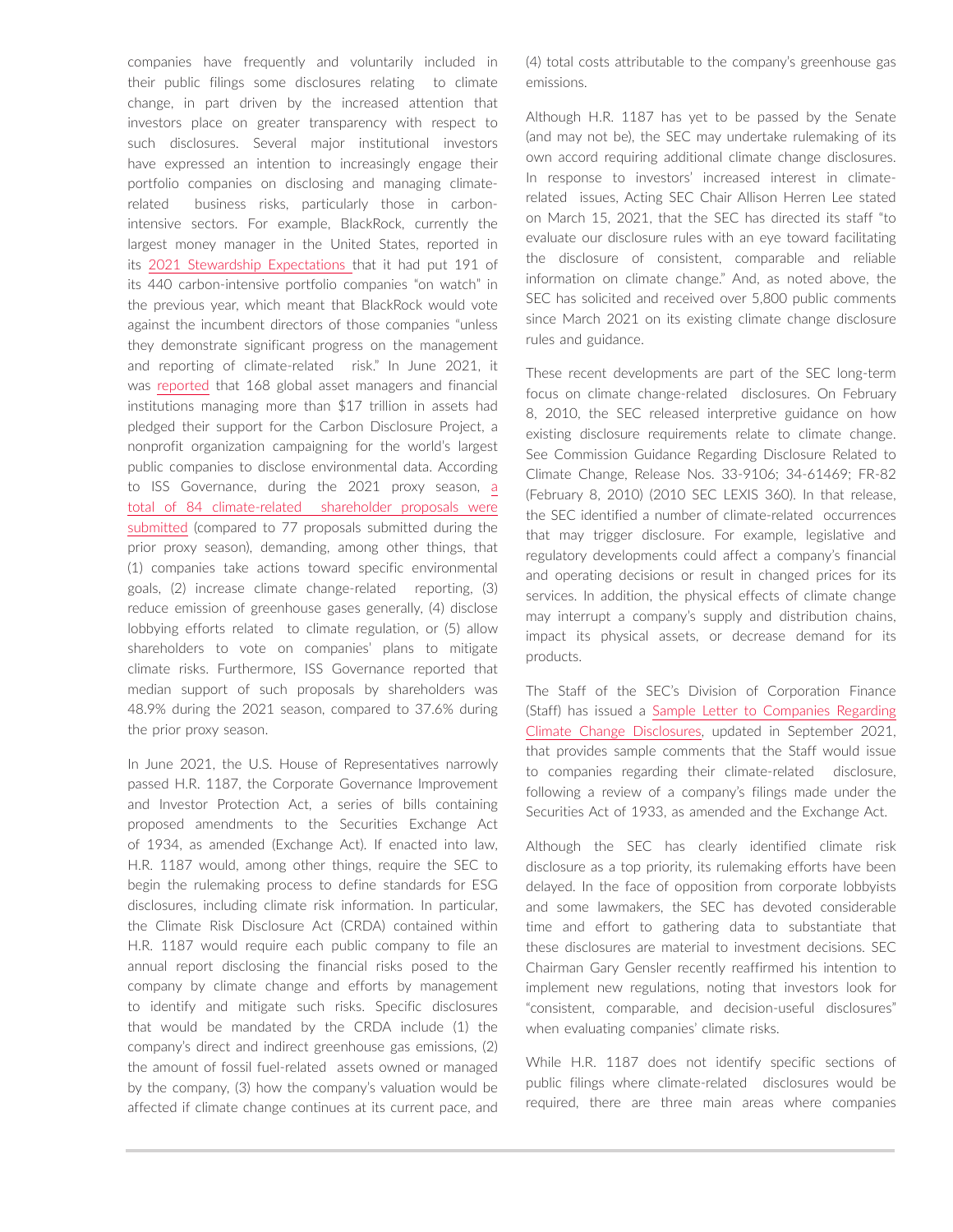would likely need to make climate change-related disclosures in accordance with Regulation S-K: (1) risk factors; (2) business; and (3) management's discussion and analysis of financial condition and results of operations (MD&A), each of which is further discussed below.

For further information on public company disclosure in general, see [Public Company Periodic Reporting and](https://advance.lexis.com/open/document/lpadocument/?pdmfid=1000522&pddocfullpath=%2Fshared%2Fdocument%2Fanalytical-materials%2Furn%3AcontentItem%3A5PM7-NB31-JJ1H-X1MB-00000-00&pdcontentcomponentid=500749&pdteaserkey=sr0&pditab=allpods&ecomp=ztrg&earg=sr0)  [Disclosure Obligations](https://advance.lexis.com/open/document/lpadocument/?pdmfid=1000522&pddocfullpath=%2Fshared%2Fdocument%2Fanalytical-materials%2Furn%3AcontentItem%3A5PM7-NB31-JJ1H-X1MB-00000-00&pdcontentcomponentid=500749&pdteaserkey=sr0&pditab=allpods&ecomp=ztrg&earg=sr0) and [Periodic and Current Reporting](https://advance.lexis.com/open/document/lpadocument/?pdmfid=1000522&pddocfullpath=%2Fshared%2Fdocument%2Fanalytical-materials%2Furn%3AcontentItem%3A5MM6-CB71-K054-G29W-00000-00&pdcontentcomponentid=500749&pdteaserkey=sr0&pditab=allpods&ecomp=ztrg&earg=sr0)  [Resource Kit](https://advance.lexis.com/open/document/lpadocument/?pdmfid=1000522&pddocfullpath=%2Fshared%2Fdocument%2Fanalytical-materials%2Furn%3AcontentItem%3A5MM6-CB71-K054-G29W-00000-00&pdcontentcomponentid=500749&pdteaserkey=sr0&pditab=allpods&ecomp=ztrg&earg=sr0).

# **Disclosure on Climate Change in Risk Factors**

Item 105 (17 C.F.R. § 229.105) of Regulation S-K requires a description of material factors that make an investment in the company or the securities being offered speculative or risky, with a concise explanation as to how each risk affects the company or the securities.

Public companies have typically included in the risk factors sections of their recent periodic reports a discussion of how the increase in incidents of extreme weather may interrupt supply chains and overall productivity, and many companies address the potential impacts of new or anticipated climate regulations. Some companies report an increased risk of litigation seeking legal and equitable relief for damages resulting from climate change alleged to be attributable to their operations. Finally, a number of companies discuss the risk of reputational harm that may arise as a result of certain climate change impacts, such as decreased productivity and failure to adequately address consumers' concerns about climate change. Below are some examples of climate change disclosures included in the risk factors section of recent periodic reports.

For further information on risk factor disclosure, see [Market Trends 2020/21: Risk Factors](https://advance.lexis.com/open/document/lpadocument/?pdmfid=1000522&pddocfullpath=%2Fshared%2Fdocument%2Fanalytical-materials%2Furn%3AcontentItem%3A620B-BV21-JJK6-S19P-00000-00&pdcontentcomponentid=500749&pdteaserkey=sr0&pditab=allpods&ecomp=ztrg&earg=sr0), [Top 10 Practice Tips:](https://advance.lexis.com/open/document/lpadocument/?pdmfid=1000522&pddocfullpath=%2Fshared%2Fdocument%2Fanalytical-materials%2Furn%3AcontentItem%3A5PM7-NB31-JJ1H-X1M8-00000-00&pdcontentcomponentid=500749&pdteaserkey=sr0&pditab=allpods&ecomp=ztrg&earg=sr0)  [Risk Factors](https://advance.lexis.com/open/document/lpadocument/?pdmfid=1000522&pddocfullpath=%2Fshared%2Fdocument%2Fanalytical-materials%2Furn%3AcontentItem%3A5PM7-NB31-JJ1H-X1M8-00000-00&pdcontentcomponentid=500749&pdteaserkey=sr0&pditab=allpods&ecomp=ztrg&earg=sr0), and [Risk Factor Drafting for a Registration](https://advance.lexis.com/open/document/lpadocument/?pdmfid=1000522&pddocfullpath=%2Fshared%2Fdocument%2Fanalytical-materials%2Furn%3AcontentItem%3A5995-G7W1-JWJ0-G48G-00000-00&pdcontentcomponentid=500749&pdteaserkey=sr0&pditab=allpods&ecomp=ztrg&earg=sr0)  [Statement.](https://advance.lexis.com/open/document/lpadocument/?pdmfid=1000522&pddocfullpath=%2Fshared%2Fdocument%2Fanalytical-materials%2Furn%3AcontentItem%3A5995-G7W1-JWJ0-G48G-00000-00&pdcontentcomponentid=500749&pdteaserkey=sr0&pditab=allpods&ecomp=ztrg&earg=sr0) The disclosures should be in plain English and should not be generic. For further information on plain English, see [Top 10 Practice Tips: Drafting a Registration](https://advance.lexis.com/open/document/lpadocument/?pdmfid=1000522&pddocfullpath=%2Fshared%2Fdocument%2Fanalytical-materials%2Furn%3AcontentItem%3A5R59-GV61-F1WF-M2Y3-00000-00&pdcontentcomponentid=500749&pdteaserkey=sr0&pditab=allpods&ecomp=ztrg&earg=sr0)  [Statement.](https://advance.lexis.com/open/document/lpadocument/?pdmfid=1000522&pddocfullpath=%2Fshared%2Fdocument%2Fanalytical-materials%2Furn%3AcontentItem%3A5R59-GV61-F1WF-M2Y3-00000-00&pdcontentcomponentid=500749&pdteaserkey=sr0&pditab=allpods&ecomp=ztrg&earg=sr0)

### **Financial Risk**

• "Certain financial institutions, institutional investors and other sources of capital have begun to limit or eliminate their investment in oil and gas activities due to concerns about climate change, which could make it more difficult to finance our business. Increasing attention to climate change, ESG and sustainability has resulted in governmental investigations, and public and private litigation, which could increase our costs or otherwise adversely affect our business or results of operations. In addition, organizations that provide information to investors on corporate governance and related matters have developed ratings processes for evaluating companies on their approach to ESG matters. Such ratings are used by some investors to inform their investment and voting decisions. Unfavorable ESG ratings may lead to increased negative investor sentiment toward us and our industry and to the diversion of investment to other industries, which could have a negative impact on our stock price and our access to and costs of capital . . . . In addition, impacts of climate change could increase the frequency and severity of extreme weather conditions. Any such extreme weather-related events could have a material adverse effect on our business, financial condition and results of operations." *Weatherford International PLC, Form 10-K filed February 19, 2021 (SIC Code 3533—Oil and Gas Field Machinery and Equipment).*

### **Operational Risk**

• "It is not possible at this time to predict the timing and effect of climate change or whether additional [greenhouse gas (GHG)] legislation, regulations or other measures will be adopted at the federal, state or local levels. However, more aggressive efforts by governments and non-governmental organizations to reduce GHG emissions appear likely based on the findings set forth in the 2018 and 2021 [Intergovernmental Panel on Climate Change (IPCC)] Reports and any such future laws and regulations could result in increased compliance costs, additional operating restrictions or affect the demand for our customers' products and, accordingly, our services. For example, a coalition of over 20 governors of U.S. states formed the United States Climate Alliance to advance the objectives of the Paris Agreement, and several U.S. cities have committed to advance the objectives of the Paris Agreement at the state or local level as well. To this end, the California governor issued an executive order on September 23, 2020 ordering actions to pursue GHG emissions reductions, including a direction to the California State Air Resources Board to develop and propose regulations to require increasing volumes of new zero-emission passenger vehicles and trucks sold in California over time, with a targeted ban of the sale of new gasoline vehicles by 2035. If we are unable to recover or pass through a significant level of our costs related to complying with climate change regulatory requirements imposed on us, it could have a material adverse impact on our business, financial condition and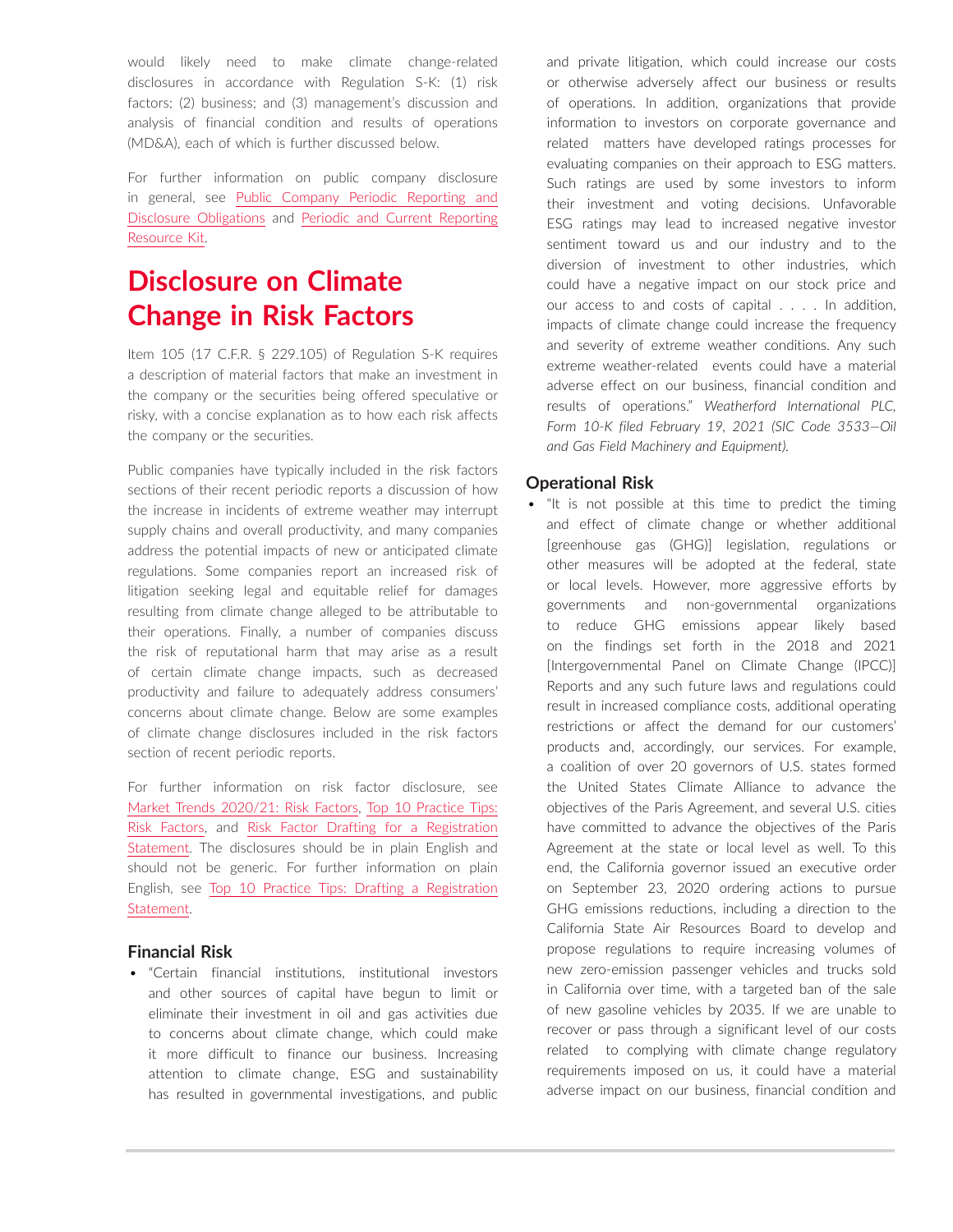results of operations. Further, to the extent financial markets view climate change and GHG emissions as a financial risk, this could negatively impact our cost of or access to capital. Climate change and GHG regulation could also negatively impact the drilling programs of our customers and, consequently, delay, limit or reduce the services we provide. An increased focus by the public on the reduction of GHG emissions as well as the results of the physical impacts of climate change could affect the demand for our customers' products and have a negative effect on our business." *Helmerich & Payne, Inc., Form 10-K filed November 18, 2021 (SIC Code 1381—Drilling Oil & Gas Wells).*

- "Physical impacts of climate change could have a material adverse effect on our costs and operations . . . . There has been public discussion that climate change may be associated with rising sea levels as well as extreme weather conditions such as more intense hurricanes, thunderstorms, tornadoes, drought and snow or ice storms. Extreme weather conditions may increase our costs or cause damage to our facilities, and any damage resulting from extreme weather may not be fully insured. Many of our facilities are located near coastal areas or waterways where rising sea levels or flooding could disrupt our operations or adversely impact our facilities. Furthermore, periods of extended inclement weather or associated flooding may inhibit construction activity utilizing our products, delay or hinder shipments of our products to customers or reduce scrap metal inflows to our recycling facilities. Any such events could have a material adverse effect on our costs or results of operations." *Commercial Metals Co., Form 10-K filed October 14, 2021 (SIC Code 3312—Steel Works, Blast Furnaces & Rolling Mills (Coke Ovens)).*
- "Climate change, or legal, regulatory or market measures to address climate change, may negatively affect our business and operations.

There is growing concern that carbon dioxide and other greenhouse gases in the atmosphere may have an adverse impact on global temperatures, weather patterns, and the frequency and severity of extreme weather and natural disasters. In the event that such climate change has a negative effect on agricultural productivity, we may be subject to decreased availability or less favorable pricing for certain commodities that are necessary for our products, such as wheat, tomatoes, potatoes, cashews and almonds. Adverse weather conditions and natural disasters can reduce crop size and crop quality, which in turn could reduce our supplies of raw materials, lower recoveries of usable raw materials, increase the prices of our raw materials, increase our cost of storing and transporting our raw materials, or disrupt production schedules.

We may also be subjected to decreased availability or less favorable pricing for water as a result of such change, which could impact our manufacturing and distribution operations. In addition, natural disasters and extreme weather conditions may disrupt the productivity of our facilities or the operation of our supply chain. The increasing concern over climate change may also result in more regional, federal, and/ or global legal and regulatory requirements relating to climate change, including, regulating greenhouse gas emissions, alternative energy policies and sustainability initiatives, including single use plastics. In the event such regulation is enacted and is more aggressive than the sustainability measures that we are currently undertaking to monitor our emissions and improve our energy efficiency and other sustainability goals, we may experience significant increases in our costs of operation and delivery. In particular, increasing regulation of utility providers, fuel emissions, or fuel suppliers could substantially increase the distribution and supply chain costs associated with our products. Additionally, consumers and customers may put an increased priority on purchasing products that are sustainably grown and made, requiring us to incur increased costs for additional transparency, due diligence and reporting. As a result, climate change could negatively affect our business and results of operations." *Campbell Soup Co., Form 10-K filed September 23, 2021 (SIC Code 2000—Food and Kindred Products).*

• "The adoption of climate change legislation or regulations restricting emissions of 'greenhouse gases' could increase our costs to operate. Our landfill operations emit methane, identified as a GHG. There are a number of legislative and regulatory efforts at the state, regional and federal levels to curtail the emission of GHGs to ameliorate the effect of climate change. Should comprehensive federal climate change legislation be enacted, we expect it could impose costs on our operations that might not be offset by the revenue increases associated with our lower-carbon service options, the materiality of which we cannot predict. In 2010, the EPA published a Prevention of Significant Deterioration and Title V Greenhouse Gas Tailoring Rule, which expanded the EPA's federal air permitting authority to include the six GHGs. The rule sets new thresholds for GHG emissions that define when Clean Air Act permits are required. The current requirements of these rules have not significantly affected our operations or cash flows, due to the tailored thresholds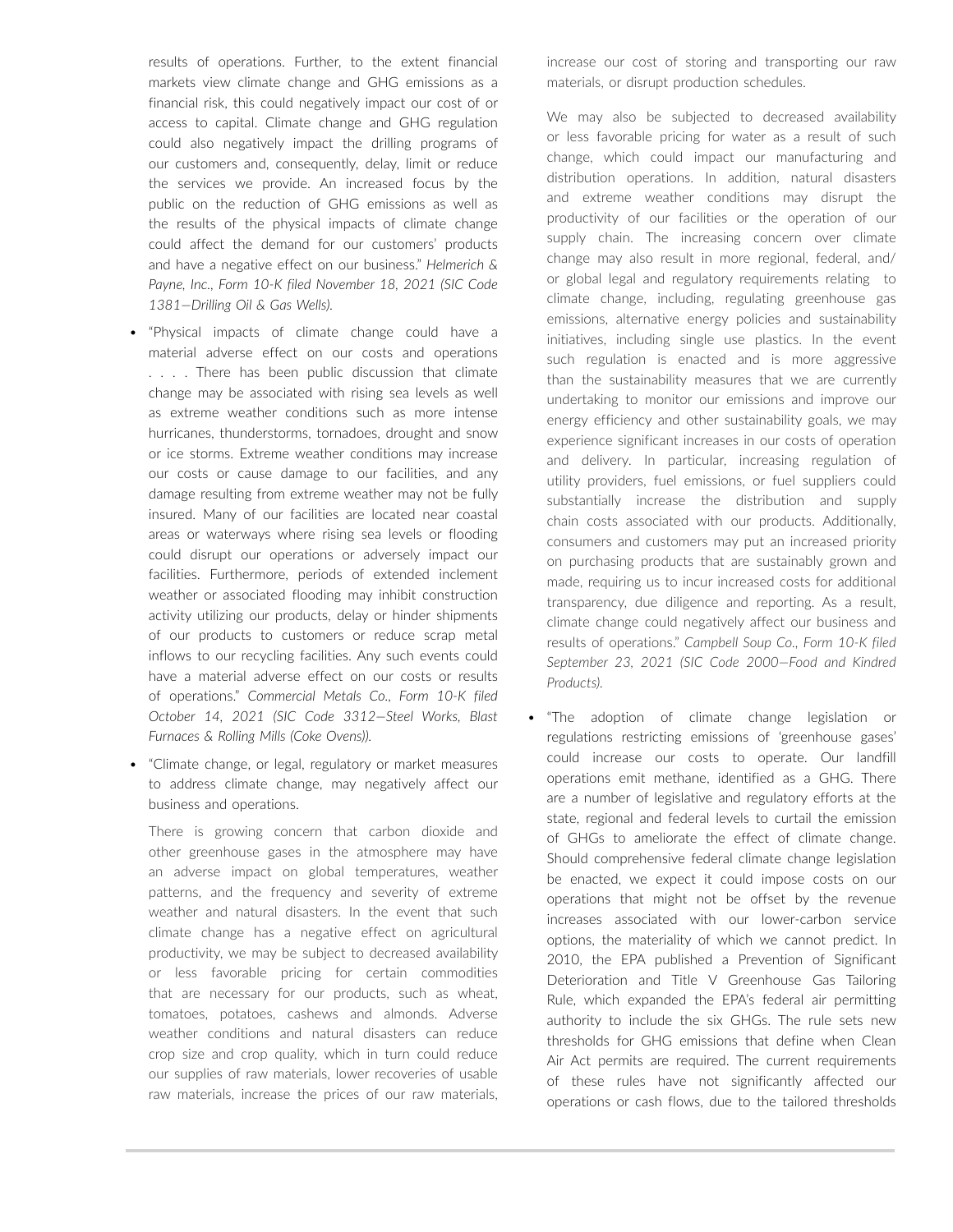and exclusions of certain emissions from regulation. However, if certain changes to these regulations were enacted, such as lowering the thresholds or the inclusion of biogenic emissions, then the amendments could have an adverse effect on our operating costs." *Creative Waste Solutions, Inc., Form 10-K filed July 12, 2021 (SIC Code 1000—Metal Mining).*

### **Litigation Risk**

• "Beginning in 2017, cities, counties, governments and other entities in several states in the U.S. have filed lawsuits against oil and gas companies, including ConocoPhillips, seeking compensatory damages and equitable relief to abate alleged climate change impacts. Additional lawsuits with similar allegations are expected to be filed. The amounts claimed by plaintiffs are unspecified and the legal and factual issues involved in these cases are unprecedented. ConocoPhillips believes these lawsuits are factually and legally meritless and are an inappropriate vehicle to address the challenges associated with climate change and will vigorously defend against such lawsuits." *ConocoPhillips, Form 10-K filed February 16, 2021 (SIC Code 2911—Petroleum Refining).*

### **Reputational Risk**

• "Climate change or measures to address climate change can negatively affect our business or damage our reputation. Climate change may have a negative effect on agricultural productivity which may result in decreased availability or less favorable pricing for certain commodities that are necessary for our products, such as potatoes, sugar cane, corn, wheat, rice, oats, oranges and other fruits (and fruit-derived oils). In addition, climate change may also increase the frequency or severity of natural disasters and other extreme weather conditions, which could impair our production capabilities, disrupt our supply chain or impact demand for our products. Also, concern over climate change may result in new or increased legal and regulatory requirements to reduce or mitigate the effects of climate change, which could result in significant increased costs and require additional investments in facilities and equipment. As a result, the effects of climate change can negatively affect our business and operations. In addition, any failure to achieve our goals with respect to reducing our impact on the environment or perception of a failure to act responsibly with respect to the environment or to effectively respond to regulatory requirements concerning climate change can lead to adverse publicity, resulting in an adverse effect on our business or damage to our reputation." *PepsiCo, Inc., Form 10-K filed February 11, 2021 (SIC Code 2080— Beverages).*

# **Climate Change Disclosure***s* **in the Business Section**

Item 101(a) (17 C.F.R. § 229.101) of Regulation S-K requires a company to describe, and disclose material information necessary to understand, the general development of its business.

Similar to the risk factors section, disclosures in the business section discuss the risk that unpredictable weather patterns, rising sea levels, and changing temperatures will interrupt supply chains and have other adverse consequences, which may affect productivity and financial performance. Companies also address the impact new laws or regulations may have on their businesses, such as increased overhead costs and changes to the level of demand for their products. Below are some examples of climate change disclosures included in the Business section of recent periodic reports.

For more information on the business section requirements, see [Form 10-K Drafting and Review — Overview of Major](https://advance.lexis.com/open/document/lpadocument/?pdmfid=1000522&pddocfullpath=%2Fshared%2Fdocument%2Fanalytical-materials%2Furn%3AcontentItem%3A5F28-XHM1-JNCK-23SS-00000-00&pdcontentcomponentid=500749&pdteaserkey=sr0&pditab=allpods&ecomp=ztrg&earg=sr0)  [Disclosure Items](https://advance.lexis.com/open/document/lpadocument/?pdmfid=1000522&pddocfullpath=%2Fshared%2Fdocument%2Fanalytical-materials%2Furn%3AcontentItem%3A5F28-XHM1-JNCK-23SS-00000-00&pdcontentcomponentid=500749&pdteaserkey=sr0&pditab=allpods&ecomp=ztrg&earg=sr0).

#### *General* **Disclosure**

• "Various state governments and regional organizations are considering enacting new legislation and promulgating new regulations governing or restricting the emission of greenhouse gases from stationary sources such as our equipment and operations. Legislative and regulatory proposals for restricting greenhouse gas emissions or otherwise addressing climate change could require us to incur additional operating costs and could adversely affect demand for the natural gas and oil that we sell. The potential increase in our operating costs could include new or increased costs to obtain permits, operate and maintain our equipment and facilities, install new emission controls on our equipment and facilities, acquire allowances to authorize our greenhouse gas emissions, pay taxes related to our greenhouse gas emissions and administer and manage a greenhouse gas emissions program." *Camber Energy, Inc. Form 10-K/A filed November 22, 2021 (SIC Code 1311—Crude Petroleum & Natural Gas).*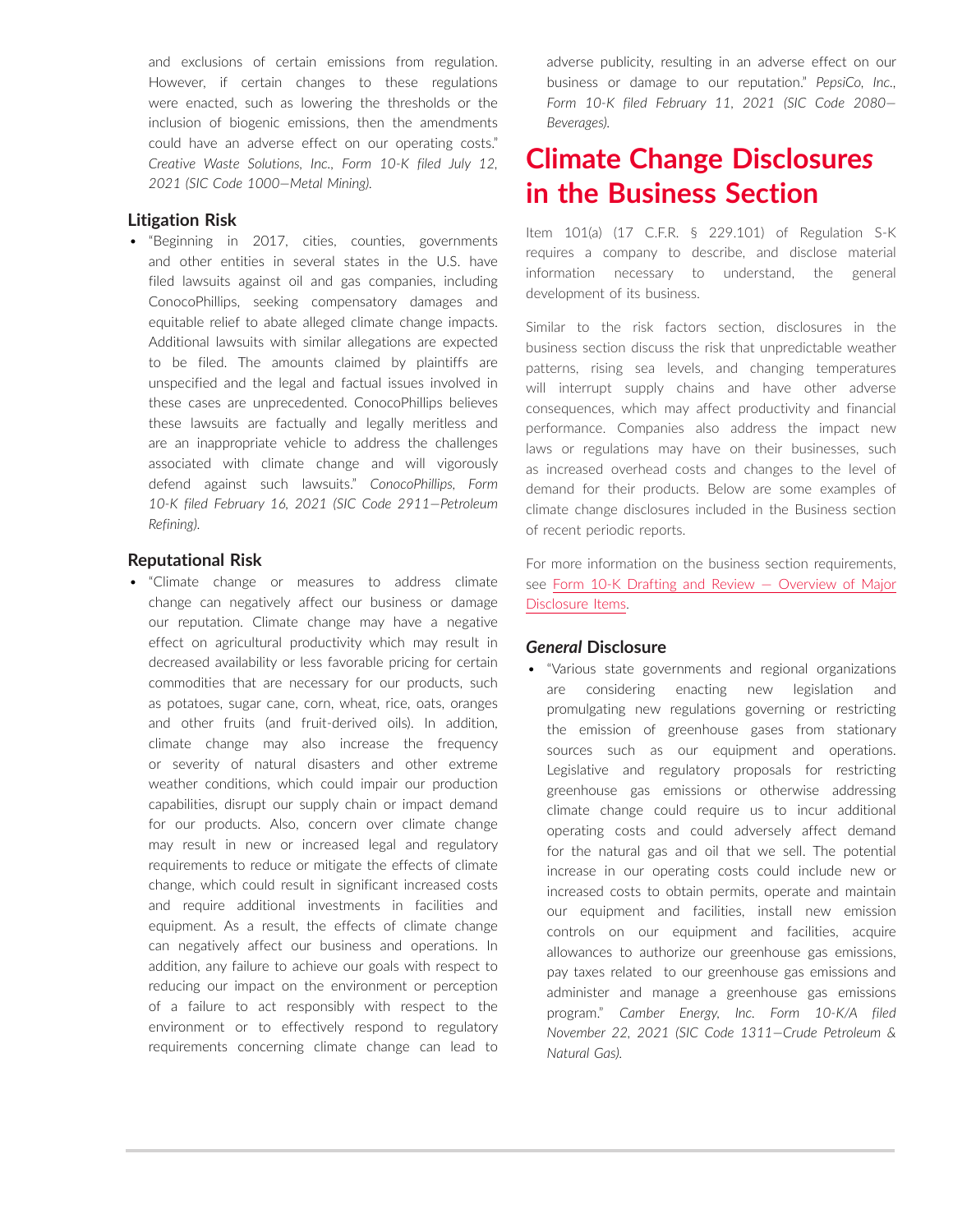- "The potential impact of climate change on our operations is uncertain. Climate change may result in, among other things, changes in rainfall and storm patterns and intensity and increased temperature and sea levels. . . . [O]ur operating results are significantly influenced by weather, and significant changes in historical weather patterns could significantly impact our future operating results. For example, if climate change results in drier weather and more accommodating temperatures over a greater period of time, we may be able to increase our productivity, which could positively impact our revenues and gross margins. Conversely, if climate change results in a greater amount of rainfall, snow, ice or other less accommodating weather conditions, we could experience reduced productivity, which could negatively impact our revenues and gross margins. Further, while an increase in severe weather events, such as hurricanes, tropical storms, blizzards and ice storms, can create a greater amount of emergency restoration service work, it often also can result in delays or other negative consequences for our manufacturing operations, which could negatively impact our financial results. Climate change may also affect the conditions in which we operate, and in some cases, expose us to potentially increased liabilities associated with those environmental conditions. Concerns about climate change could also result in potential new regulations, regulatory actions or requirements to fund energy efficiency activities, any of which could result in increased costs associated with our operations." *EnerSys, Form 10-K filed May 26, 2021 (SIC Code 3690— Miscellaneous Electrical Machinery, Equipment & Supplies).*
- "The Company may be, directly and indirectly, subject to the effects of climate change and may, directly or indirectly, be affected by government laws and regulations related to climate change. We cannot predict with any degree of certainty what effect, if any, climate change and government laws and regulations related to climate change will have on the Company and our business, whether directly or indirectly. While we believe that it is difficult to assess the timing and effect of climate change and pending legislation and regulation related to climate change on our business, we believe that those laws and regulations may affect, directly or indirectly, (i) the costs associated with drilling and production operations in which we participate, (ii) the demand for oil and natural gas, (iii) insurance premiums, deductibles and the availability of coverage and (iv) the cost of utilities paid by the Company. In addition, climate change may increase the likelihood of property damage and the disruption of operation of wells in which we participate. As a result, our financial

condition could be negatively impacted, but we are unable to determine at this time whether that impact would be material." *Reserve Petroleum Co., Form 10-K filed March 31, 2021 (SIC Code 1311—Crude Petroleum and Natural Gas).*

# **Climate Change Disclosures in MD&A**

Item 303(a) (17 C.F.R. § 229.303) of Regulation S-K, management's discussion and analysis of financial condition and results of operations (MD&A), requires a discussion of a company's financial condition and results of operations and any material events and uncertainties known to management that are reasonably likely to cause reported financial information not to be necessarily indicative of future operating results or of future financial condition. This includes descriptions and amounts of matters that have had a material impact on reported operations, as well as matters that are reasonably likely based on management's assessment to have a material impact on future operations. MD&A should not include merely generic or boilerplate disclosures but should reflect how particular facts and circumstances affect the company and its business.

Companies generally discuss in their MD&As the direct and indirect impacts and risks of climate change on management and business operations, including increased costs of raw materials due to droughts or flooding, as well as expenses incurred in compliance with climate change regulations, such as carbon taxes, cap-and-trade policies and bans on drilling. In addition, many companies outline management's role in developing and implementing strategies for addressing actual and potential impacts of climate change. Below are some examples of climate change disclosures included in the MD&A sections of recent periodic reports.

For more information about MD&A generally, see [Management's Discussion and Analysis of Financial](https://advance.lexis.com/open/document/lpadocument/?pdmfid=1000522&pddocfullpath=%2Fshared%2Fdocument%2Fanalytical-materials%2Furn%3AcontentItem%3A5P9P-JJ71-JNJT-B38K-00000-00&pdcontentcomponentid=500749&pdteaserkey=sr0&pditab=allpods&ecomp=ztrg&earg=sr0)  [Condition and Results of Operations](https://advance.lexis.com/open/document/lpadocument/?pdmfid=1000522&pddocfullpath=%2Fshared%2Fdocument%2Fanalytical-materials%2Furn%3AcontentItem%3A5P9P-JJ71-JNJT-B38K-00000-00&pdcontentcomponentid=500749&pdteaserkey=sr0&pditab=allpods&ecomp=ztrg&earg=sr0) and [Management's](https://advance.lexis.com/open/document/lpadocument/?pdmfid=1000522&pddocfullpath=%2Fshared%2Fdocument%2Fforms%2Furn%3AcontentItem%3A5J0K-KPC1-FG68-G23C-00000-00&pdcontentcomponentid=500751&pdteaserkey=sr0&pditab=allpods&ecomp=ztrg&earg=sr0) [Discussion and Analysis Section Drafting Checklist](https://advance.lexis.com/open/document/lpadocument/?pdmfid=1000522&pddocfullpath=%2Fshared%2Fdocument%2Fforms%2Furn%3AcontentItem%3A5J0K-KPC1-FG68-G23C-00000-00&pdcontentcomponentid=500751&pdteaserkey=sr0&pditab=allpods&ecomp=ztrg&earg=sr0).

#### **Results of Operations**

• "There is an increased focus by local, national and international regulatory bodies on greenhouse gas (GHG) emissions and climate change. A number of nations and U.S. states have adopted or are considering some form of climate change legislation and regulations, including carbon taxes, cap-and-trade policies and bans on drilling in certain areas or in certain ways. The climate accord reached at the Conference of the Parties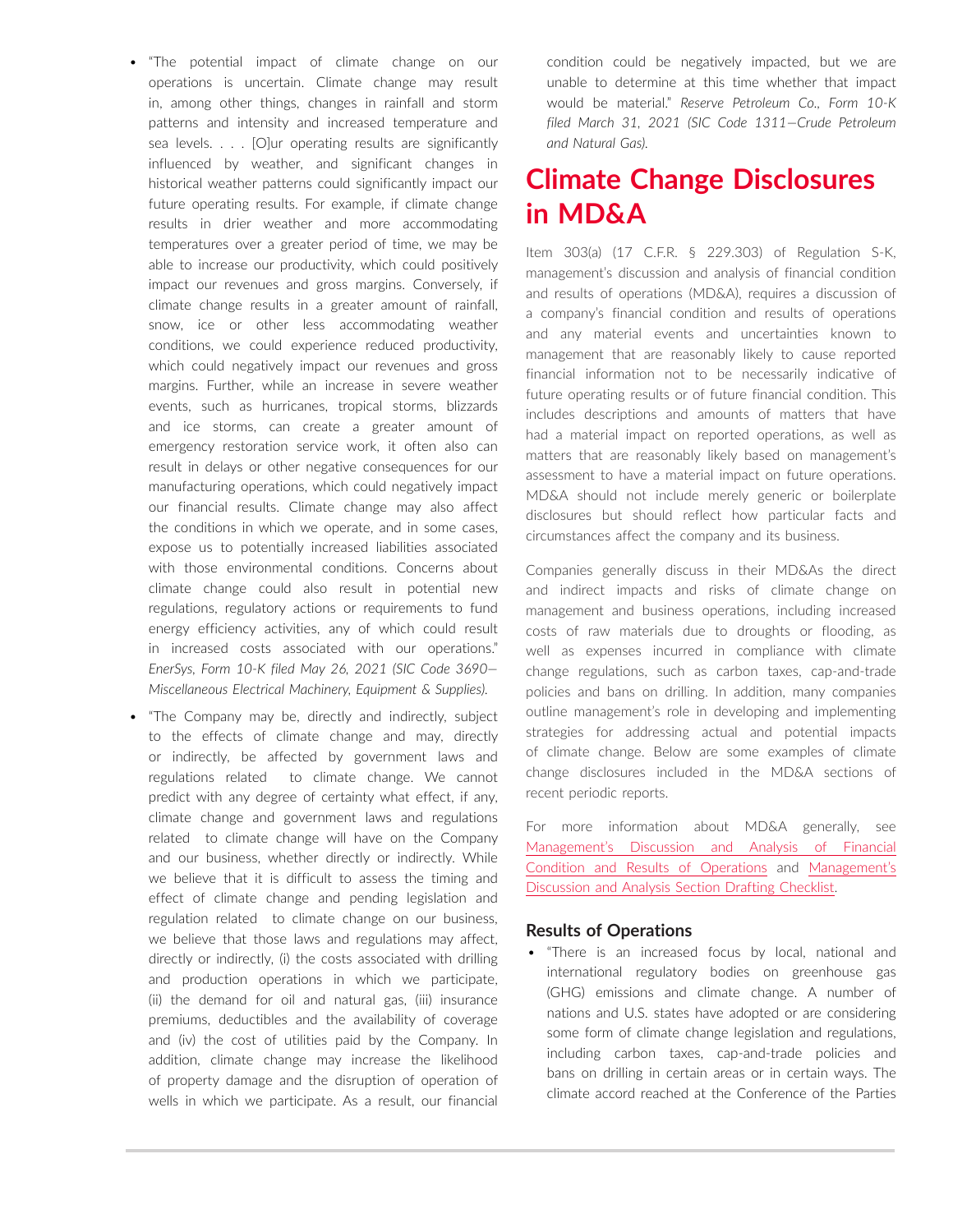(COP21) in Paris set many new goals, and while many related policies are still emerging, XTO Energy has informed the Trustee that it continues to anticipate that such policies will increase the cost of carbon dioxide emissions over time. As these regulations are under development, XTO Energy is unable to predict the total impact of the potential regulations upon the operators of the underlying properties, and it is possible that the operators of the underlying properties could face increases in operating costs or a ban or certain types of activities in order to comply with climate change or GHG emissions legislation, which costs could reduce or eliminate net proceeds payable to the Trust and Trust distributions." *Cross Timbers Royalty Trust, Form 10-K filed April 13, 2021 (SIC Code 6792—Energy & Natural Resources).*

• "For the past several years, management has identified multiple risks and opportunities related to climate change, including potential environmental regulation, technological innovation, and availability of fuel and water for operations, as among the most significant risks facing the Company. Accordingly, these risks are overseen by the Board in order to facilitate more integrated risk and strategy oversight and planning. Board oversight includes understanding the various challenges and opportunities presented by these risks, including the financial consequences that might result from enacted and potential federal and/ or state regulation of GHG; plans to mitigate these risks; and the impacts these risks may have on the Company's strategy. In addition, the Board approves certain procurements of environmental equipment, grid modernization technologies, and replacement generation resources.

Management is also responsible for assessing significant risks, developing and executing appropriate responses, and reporting to the Board on the status of risk activities. For example, management periodically updates the Board on the implementation of corporate environmental policy, and the Company's environmental management systems, including the promotion of energy efficiency programs, and the use of renewable resources. The Board is also informed of the Company's practices and procedures to assess the impacts of operations on the environment. The Board considers issues associated with climate change, the Company's GHG exposures, and the financial consequences that might result from enacted and potential federal and/or state regulation of GHG. Management has published, with Board oversight, a Climate Change Report available at [http://www.pnmresources.com/about-us/](http://www.pnmresources.com/about-us/sustainability-portal.aspx,) [sustainability-portal.aspx,](http://www.pnmresources.com/about-us/sustainability-portal.aspx,) that details the Company's efforts to transition to an emissions-free generating portfolio by 2040." *PNM Resources, Inc., Form 10-K filed March 1, 2021 (SIC Code 4911—Energy & Natural Resources).*

- "As a global corporate citizen, we are concerned about the consequences of climate change and will take prudent and cost effective actions that reduce Green House Gas (GHG) emissions to the atmosphere . . . . Even as we take action to control the release of GHGs, additional warming is anticipated. Longterm, higher average global temperatures could result in induced changes in natural resources, growing seasons, precipitation patterns, weather patterns, species distributions, water availability, sea levels, and biodiversity. These impacts could cause changes in supplies of raw materials used to maintain FMC's production capacity and could lead to possible increased sourcing costs. Depending on how pervasive the climate impacts are in the different geographic locations experiencing changes in natural resources, FMC's customers could be impacted. Demand for FMC's products could increase if our products meet our customers' needs to adapt to climate change impacts or decrease if our products do not meet their needs." *FMC Corporation, Form 10-K filed February 25, 2021 (SIC Code 2800—Industrial & Manufacturing).*
- "Our operations, and the activities of our customers, could be disrupted by climate change. The physical changes caused by climate change may prompt changes in regulations or consumer preferences which in turn could have negative consequences for our and our customers' businesses. Climate change may negatively impact our customers' operations, particularly those in the livestock industry, through climate-related impacts such as increased air and water temperatures, rising water levels and increased incidence of disease in livestock. Potential physical risks from climate change may include altered distribution and intensity of rainfall, prolonged droughts or flooding, increased frequency of wildfires and other natural disasters, rising sea levels, and a rising heat index, any of which could cause negative impacts to our and our customers' businesses. If such events affect our customers' businesses, they may purchase fewer of our products, and our revenues may be negatively impacted. Climate driven changes could have a material adverse effect on our financial condition and results of operations.

There has been a broad range of proposed and promulgated state, national and international regulations aimed at reducing the effects of climate change. Such regulations could result in additional costs to maintain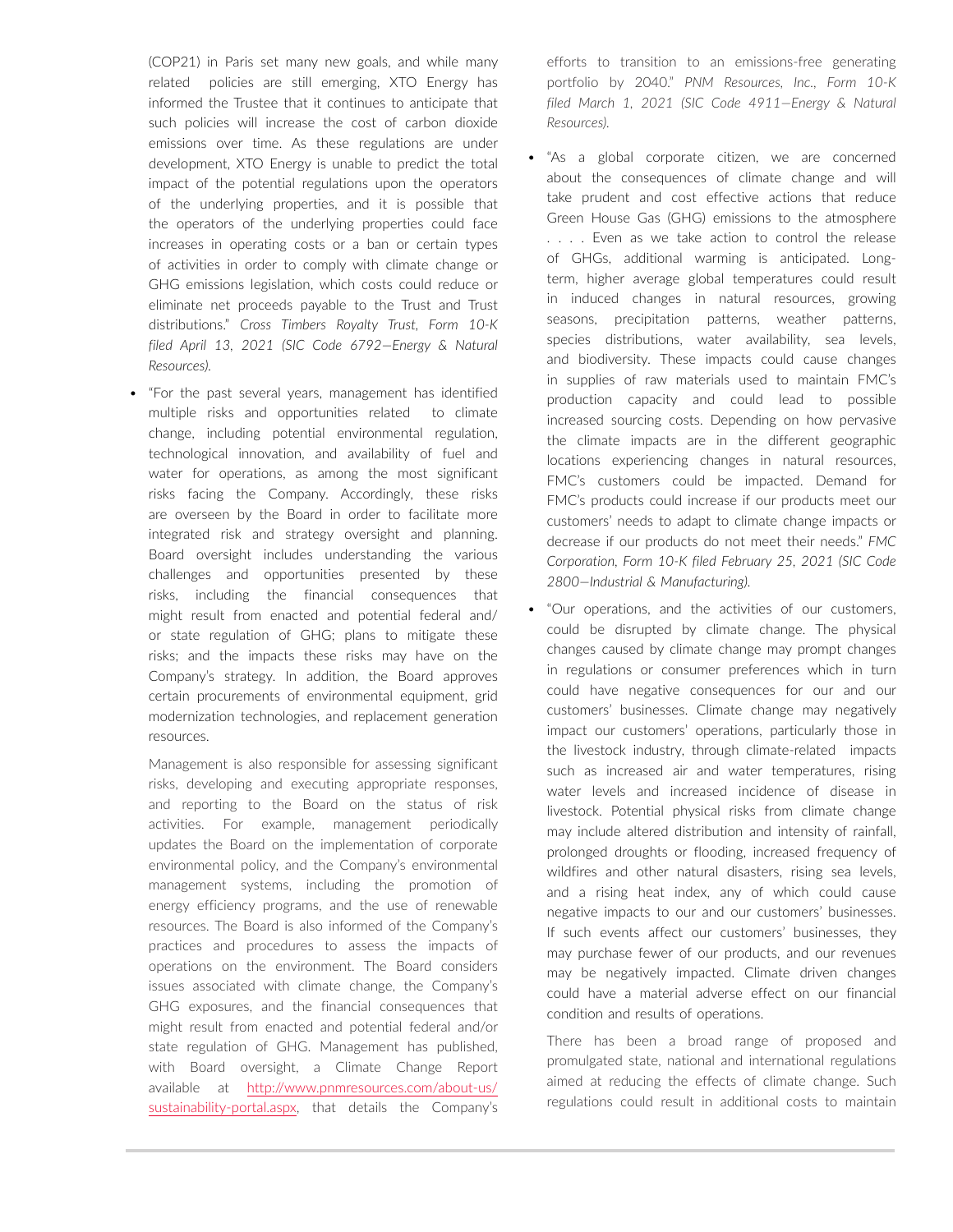compliance and additional income or other taxes. Climate change regulations continue to evolve, and it is not possible to accurately estimate potential future compliance costs." *Phibro Animal Health Corp., Form 10-K filed August 25, 2021 (SIC Code 2834—Healthcare & Pharmaceuticals).*

• "As our business is focused on reducing carbon emissions and increasing resiliency to climate change, we are impacted by the effects of climate change and various related regulatory responses. In managing our business, we consider the potential impacts to our operations that may result in certain climaterelated scenarios." *Hannon Sustainable Infrastructure, Inc., Form 10-K filed February 22, 2021 (SIC Code 6798— Construction & Real Estate).*

# **Climate Change Disclosure Enhancements**

Investors' interest in understanding the impact of climate change on public companies is at an all-time high. This is consistent with the efforts by the present federal administration, the SEC, and Congress in pushing for mandatory ESG disclosures, including those related to climate change. A public company's board of directors and management should consider providing a comprehensive and reliable set of climate change-related disclosures, including quantifying to the extent possible the actual or anticipated financial effects of climate change on its business, to minimize its legal risks and maximize the potential benefits of having a business strategy to address ESG issues. These disclosures will also provide a company's investors with insight into whether the company will be able to withstand environmental, regulatory, and potential operational changes that may result from climate change. The following steps may be helpful in preparing or enhancing disclosures related to climate change in SECfiled documents:

• **Ascertain and disclose if the company currently experiences, or is likely to experience, the direct and indirect impacts of climate change.** A public company should ascertain its actual and potential exposures to short-, medium-, and long-term effects of climate change. It should disclose both direct impacts (e.g., disruptions to operations and supply chains and decreased customer demand due to extreme weather events) and indirect impacts (e.g., costs associated with regulatory compliance, including carbon taxes, cap-andtrade policies, emissions standards, and bans on drilling).

- **Disclose the business risks and impacts associated with climate change.** A company should consider identifying which parts of its business or operations are expected to be affected by climate change. It should also provide a reasonable estimate on how climate change affects or will affect that business segment and for how long. It should not only focus on the negative effects on financial condition, operating results, and cash flows, but also should underscore any favorable effects climate change may have on the company's business and operations (accompanied, of course, by appropriate cautionary language). To the extent possible, a public company should reasonably attempt to quantify the impacts of climate change, taking into consideration that if and when H.R. 1187 is enacted, it will be required to "incorporate a price on greenhouse gas emissions in financial analyses that reflects, at a minimum, the social cost of carbon that is attributable to issuers."
- **Describe how the company decides to initiate and enhance the processes for identifying and mitigating risks related to climate change.** A company should consider disclosing any policies, procedures, and controls in place to identify, assess, and manage actual and potential impacts of climate change or other related -ESG issues, as well as any strategy or specific actions that the company is taking to mitigate any of these impacts or their corresponding risks. If a strategy is already in place, a company should disclose how it was developed, the business and other factors considered when developing it, its salient points, and how often it is updated based on the priorities set by its board of directors and management. It should also discuss how these climate change-related risks are incorporated into the company's overall risk management strategy and how the ESG goals, practices, and philosophies are aligned with the company's business, operational strategy, corporate culture, and investor expectations. Furthermore, a company should also consider including a scenario analysis that describes how effective its ESG strategy will be in the face of differing climate scenarios. This type of disclosure has consistently been a part of many major institutional investors' stewardship expectations, as well as H.R. 1187.
- **Describe any reputational risks the company may receive as a result of its climate-related policies.**  Companies in carbon-intensive or heavily pollutive industries may face lawsuits by activist shareholders and environmental activists seeking damages to abate alleged climate change impacts, as well as negative media coverage that may diminish their goodwill. A